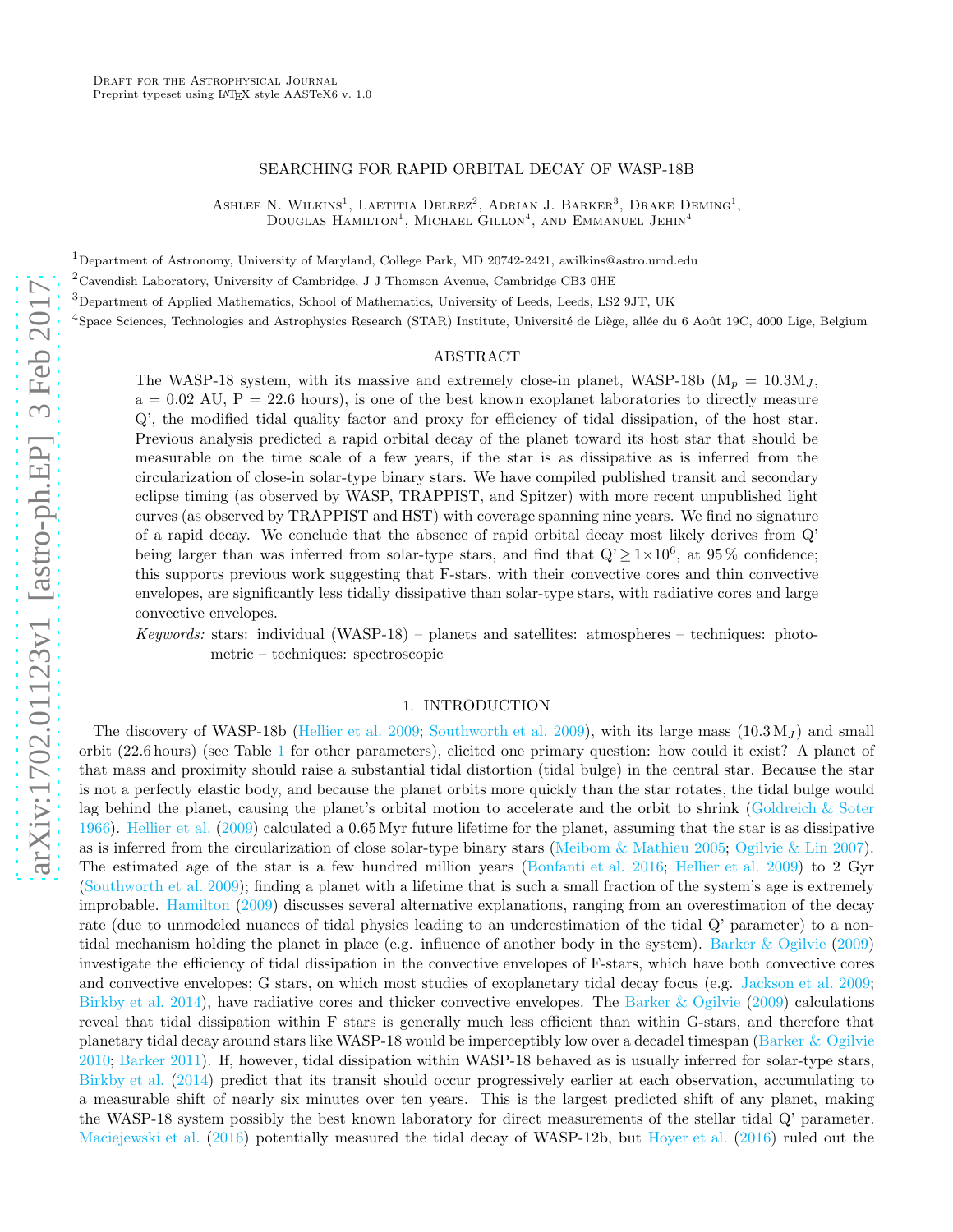## 2 WILKINS ET AL.

orbital decay of WASP-43b proposed by [Jiang et al.](#page-5-12) [\(2016](#page-5-12)).

<span id="page-1-0"></span>In this Letter, we bring together published measurements of transit and secondary eclipse timing from discovery [\(Hellier et al. 2009\)](#page-5-0), *Spitzer* [\(Nymeyer et al. 2011;](#page-6-2) [Maxted et al. 2013](#page-5-13)), and ground-based TRAPPIST [\(Maxted et al.](#page-5-13) [2013\)](#page-5-13) observations, and new analyses of unpublished archival (HST), and recent TRAPPIST data. We place strong limits on the maximum rate of the system's orbital decay and discuss the implications.

### 2. NEW OBSERVATIONS

# 2.1. *TRAPPIST*

The TRAnsiting Planets and PlanetesImals Small Telescope - South (TRAPPIST-S, [Jehin et al. 2011;](#page-5-14) [Gillon et al.](#page-5-15) [2011\)](#page-5-15) is a ground-based, 60-cm robotic telescope based at the La Silla Observatory used to study both exoplanets and small bodies in the Solar System. TRAPPIST observed two WASP-18b photometric transits in the fall of 2015 in the broad-band Sloan-z filter, centered at  $0.9134 \,\mu$ m.

## 2.2. Hubble Space Telescope

The *Hubble Space Telescope* (HST) observed WASP-18b in 2014 in spatial scan mode [\(Deming et al. 2013\)](#page-5-16) over its full phase (PID 13467, PI Bean), including one full transit, one full secondary eclipse, and one extra eclipse ingress. All observations were made with the Wide Field Camera 3 (WFC3) G141 infrared grism, covering 1.1 - 1.7  $\mu$ m. While the primary deliverable from such observations is the spectrum, we sum over wavelength to extract a photometric light curve. To maximize observing efficiency, the scan reverses direction, rather than taking the time to reset to the starting point, at the end of each scan. This introduces a non-constant offset requiring separate analysis of the forward and reverse scans.

### 3. ANALYSIS: DERIVING THE NEW WHITE LIGHT CURVES

Table [2](#page-7-1) includes the transit and secondary eclipse times used in this analysis. We describe here how we generated white light curves and transit fits to the new TRAPPIST and HST data.

## 3.1. *TRAPPIST Light Curves*

We reduce our TRAPPIST data in the methods described by [Gillon et al.](#page-5-17) [\(2012\)](#page-5-17). We calculated the best-fit transit curve for each observation using the TRAPPIST MCMC procedure [\(Gillon et al. 2009](#page-5-18) and references therein), exe-cuting the [Mandel & Agol](#page-5-19) [\(2002](#page-5-19)) algorithm to find the new best-fit light curve parameters. We generated the curve plotted in Figure [1](#page-2-0) with the BATMAN procedure [\(Kreidberg 2015\)](#page-5-20), given those orbital parameters.

## 3.2. *HST White Light Curves*

As has been studied extensively (e.g. [Sing et al. 2016\)](#page-6-3), the HST WFC3 camera, while improved over its predecessor NICMOS, has persistent systematic errors that seem to be a function of incident flux [\(Wilkins et al. 2014\)](#page-6-4), with three distinctive effects: a visit-long ramp, an orbit-long ramp, and a "hook" within orbits [\(Berta et al. 2012;](#page-5-21) [Wilkins et al.](#page-6-4) [2014\)](#page-6-4). We reduce the WFC3 data and mitigate systematics in a modified divide-oot method – a method of averaging out all three systematic effects [\(Wilkins et al. 2014](#page-6-4); [Deming et al. 2013\)](#page-5-16), including the correction to the STScI wavelength calibrations found in [Wilkins et al.](#page-6-4) [\(2014\)](#page-6-4). To fit the transit, we use the non-linear, fourth-order limb darkening coefficients from [Claret](#page-5-22) [\(2000](#page-5-22)) in the [Mandel & Agol](#page-5-19) [\(2002](#page-5-19)) light curve models, and derive "prayer-bead" error bars as in [Gillon et al.](#page-5-18) [\(2009\)](#page-5-18). To fit the the secondary eclipse, we use the same procedure in the limit of no limb darkening, such that the shape is that of a trapezoid. We analyze the forward and reverse scans independently, as mentioned in § [2,](#page-1-0) due to a non-linear offset between the two; the final timing results agree and are thus shown as an average in the table.

### 4. RESULTS: TRANSIT TIMING EVOLUTION OVER NINE YEARS

<span id="page-1-1"></span>We have compiled all published transit and secondary eclipse observations of WASP-18b and added them to the new observations obtained by HST and TRAPPIST to produce a data set spanning more than nine years. The full data set is found in Table [2.](#page-7-1) Published light curve solutions came from four observing campaigns:

*WASP:* The Wide-Angle Search for Planets (WASP) Project [\(Pollacco et al. 2006](#page-6-5)) announced the discovery and initial orbital solution of WASP-18b as observed in transit by the WASP-South Survey and in radial velocity with the CORALIE spectrograph [\(Hellier et al. 2009\)](#page-5-0), and confirmed with the Danish 1.5m telescope at ESO [\(Southworth et al.](#page-6-0) [2009\)](#page-6-0). The [Southworth et al.](#page-6-0) [\(2009\)](#page-6-0) ephemeris was later found to be erroneous [\(Southworth et al. 2010\)](#page-6-6); we use only the [Hellier et al.](#page-5-0) [\(2009](#page-5-0)) ephemeris.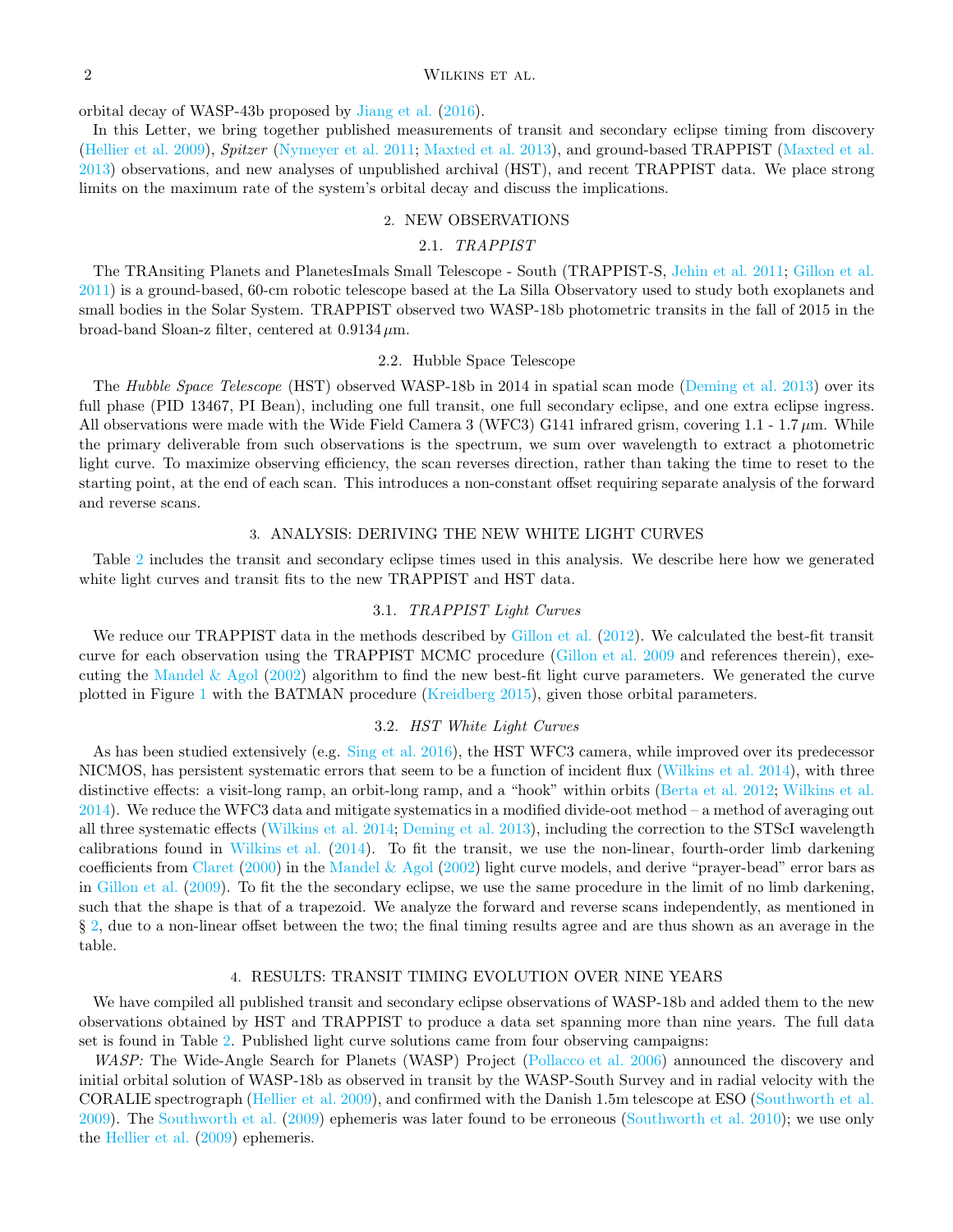

<span id="page-2-0"></span>Figure 1. Left: Two new transits of WASP-18 by its planet observed by TRAPPIST in 2015. The data are plotted in black, binned points in blue, and the best-fit transit curve in red. The August observation is offset in y for visualization purposes. Right: New transit and secondary eclipse of WASP-18 by its planet observed by HST in 2014. The data are plotted in black and blue (forward and reverse scans), the best-fit transit curve in red.

*Spitzer:* [Nymeyer et al.](#page-6-2) [\(2011\)](#page-6-2) observed two secondary eclipses of WASP-18b via the *Spitzer* Exoplanet Target of Opportunity Program with the Infrared Array Camera (IRAC, PID 50517). The first secondary eclipse was observed in the 3.6  $\mu$ m and 5.8  $\mu$ m channels on December 20, 2008, the second in the 4.5  $\mu$ m and 8.0  $\mu$ m channels on December 24, 2008. [Maxted et al.](#page-5-13)  $(2013)$  reanalyzed the [Nymeyer et al.](#page-6-2)  $(2011)$  $(2011)$  points.

*Warm* Spitzer*:* [Maxted et al.](#page-5-13) [\(2013](#page-5-13)) observed two full phases of WASP-18b's orbit with warm *Spitzer*, one with the 3.6  $\mu$ m channel on January 23, 2010, and the other with the 4.5  $\mu$ m channel on August 23, 2010.

*TRAPPIST:* In addition to the unpublished, new transit curves presented as part of this work, TRAPPIST also observed WASP-18b five times in transit in late 2010 and early 2011, also in the Sloan-z' filter [Maxted et al.](#page-5-13) [\(2013\)](#page-5-13).

To search for tidal decay, we study the correlation between the number of orbits since discovery ephemeris and transit (or eclipse) arrival time. In the case of no orbital evolution, this correlation would be linear, and the slope of the line would be the planetary orbital period. We allow for the possibility of decay by including a second-order term that is dependent on the rate of any orbital evolution. We first perform a multivariate linear regression and find a plausible fit  $(\chi^2_{RED} = 1.07)$ . To explore the trade-off between the linear and quadratic terms of the fits, we also perform a Markov Chain Monte Carlo (MCMC) quadratic fit using *emcee* [\(Foreman-Mackey et al. 2013](#page-5-23)); the results of both fits, which are in excellent agreement, are in Figure [2.](#page-3-0) With *emcee*, we find the period  $P = 0.94145287^{+6.56 \times 10^{-7}}_{-6.59 \times 10^{-7}}$  days, in agreement with the [Hellier et al. 2009](#page-5-0) P =  $0.94145299 \pm 8.7 \times 10^{-7}$  days. If WASP-18 were as tidally dissipative as is inferred from the circularization of solar-type close binary stars, there should be a definitive deviation from linear behavior, i.e., the quadratic term should be nonzero. We measure an upper limit for the magnitude of the quadratic term, and we therefore find no confirmation of rapid tidal decay for the WASP-18 system. Indeed, as discussed in the next section, we should not have expected to find evidence of rapid decay.

### 5. DISCUSSION: IMPLICATIONS OF THE ABSENCE OF RAPID TIDAL DECAY

Without strong evidence of a rapidly decaying orbit suggested by [Hellier et al.](#page-5-0) [\(2009](#page-5-0)); [Birkby et al.](#page-5-7) [\(2014\)](#page-5-7), we turn instead to the predictions of [Barker & Ogilvie](#page-5-5) [\(2009](#page-5-5), [2010\)](#page-5-8); [Barker](#page-5-9) [\(2011\)](#page-5-9); [Lanza et al.](#page-5-24) [\(2011\)](#page-5-24). We first briefly review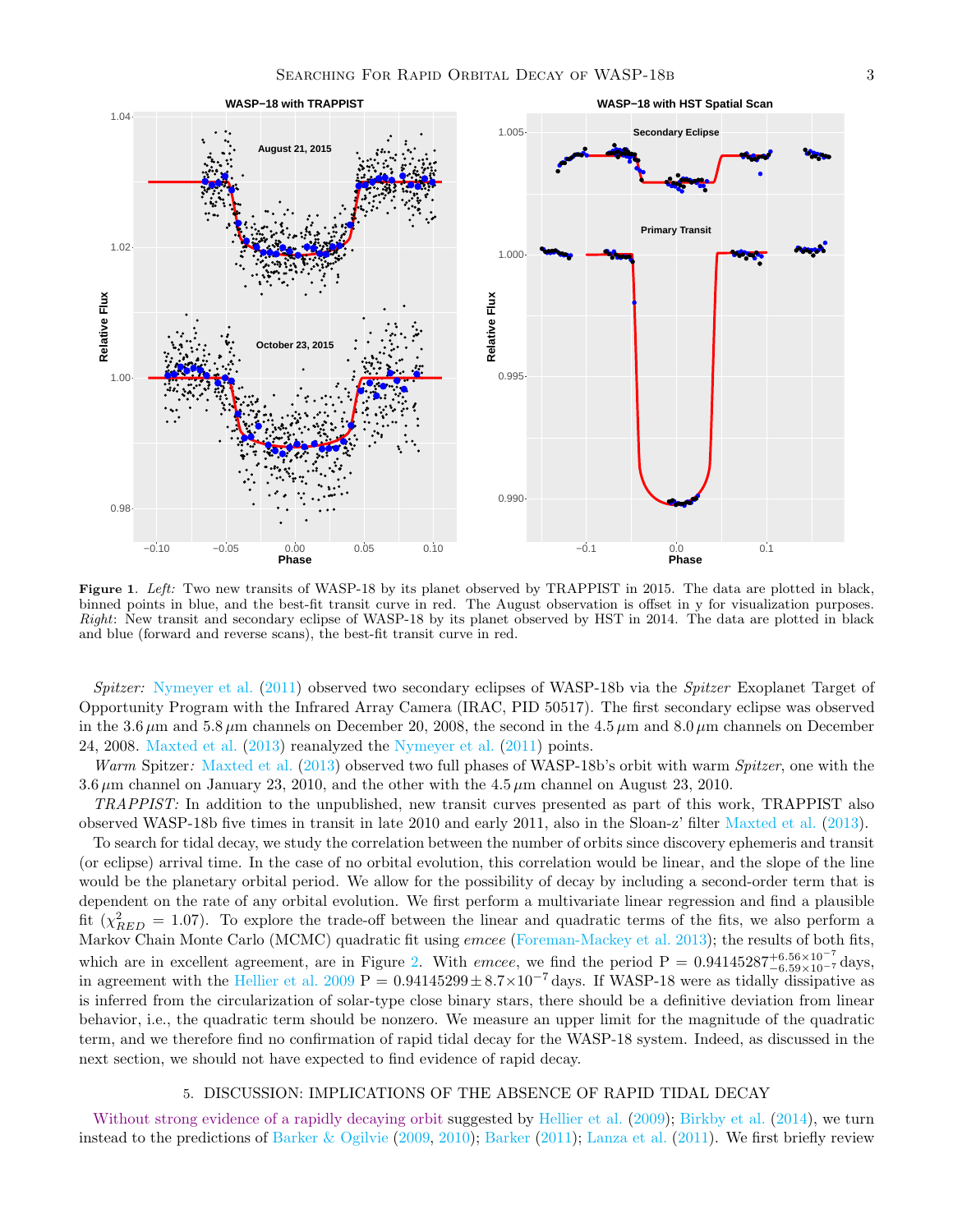

<span id="page-3-0"></span>Figure 2. MCMC posterior probability distributions for the linear and quadratic parameters of the quadratic fit,  $q$  (proportional to  $-1/Q'$ ), and p (orbital period), with 5th, 50th, and 95th percentiles marked by the dashed lines. We leave the less important intercept term off of this corner plot, for clarity. Overplotted in red are the best-fit values from the least-squares polynomial fit (minimizing  $\chi^2$ ). The two methods agree on the value of the period and they both find only an upper limit for the magnitude of the quadratic term (corresponding to a lower limit on  $Q'$ , see top axis of the q plot.

the discussion of these predictions as they apply to WASP-18, and then calculate a constraint on the Q' of WASP-18.

### 5.1. *Tidal Dissipation in G vs. F Stars*

Tides raised within a central star by a planetary companion are dissipated within the star and angular momentum is transferred between the stellar spin and planetary orbit in the process (e.g. [Ogilvie 2014\)](#page-6-7). For short-period planets (orbiting sub-synchronously rotating stars), like WASP-18b, that also have approximately circular orbits, tidal dissipation in the star causes the planet to lose angular momentum and spiral inward, because the tidal bulge raised in the star lags the planet when the planet's orbital period is less than the star's rotational period (i.e.  $P_{orb} < P_{rot}$ ). This is the opposite of the Earth-Moon system, in which the Moon recedes from the Earth because the bulge leads the Moon (since  $P_{orb} > P_{rot}$ ). The rate of change of the orbit depends on the efficiency of tidal dissipation within the host star; this is where stellar structure becomes important.

The tide in the star is often decomposed into two contributions: an equilibrium tide and a dynamical tide (e.g. [Zahn 1977\)](#page-6-8). Dissipation of both components is expected to become less efficient in stars slightly more massive than the Sun (i.e. F stars). While we often generalize Sun-like stars (typically defined as  $0.5M_{\odot} \lesssim M_* \lesssim 1.3 M_{\odot}$ ) to have radiative cores and convective envelopes and more massive stars to have the opposite, development of convective cores and radiative envelopes is actually a continuum. WASP-18, for example, is a 1.2- $M_{\odot}$  F6 star, and, according to MESA stellar structure models [\(Paxton et al. 2011\)](#page-6-9), should have a convective core within the innermost  $6\%$  of the stellar radius, and a convective envelope in the outer 15 %; it is therefore intermediate between an solar-mass and high-mass star. For tidal dissipation, therefore, an F star like WASP-18 is not "sun-like."

We quantify the efficiency of tidal dissipation using the tidal quality factor, Q, defined as [\(Goldreich 1963\)](#page-5-25):

$$
Q \equiv \frac{\text{energy stored in tidal distortion}}{\text{energy dissipated in one cycle}} = 2\pi E_0 (\oint - \dot{E} dt)^{-1}, \tag{1}
$$

where  $E_0$  is the maximum energy stored in the tidal bulge and  $\dot{E}$ , intrinsically negative, is the energy dissipated in one tidal period. We use the modified  $Q$  (i.e.  $Q'$ ) convention throughout this Letter:

$$
Q_{*,0}^{'} \equiv \frac{3Q}{2k_2},\tag{2}
$$

where  $k_2$  is the tidal Love number.  $Q'$  is almost certainly not a single constant number for all stars (even of the same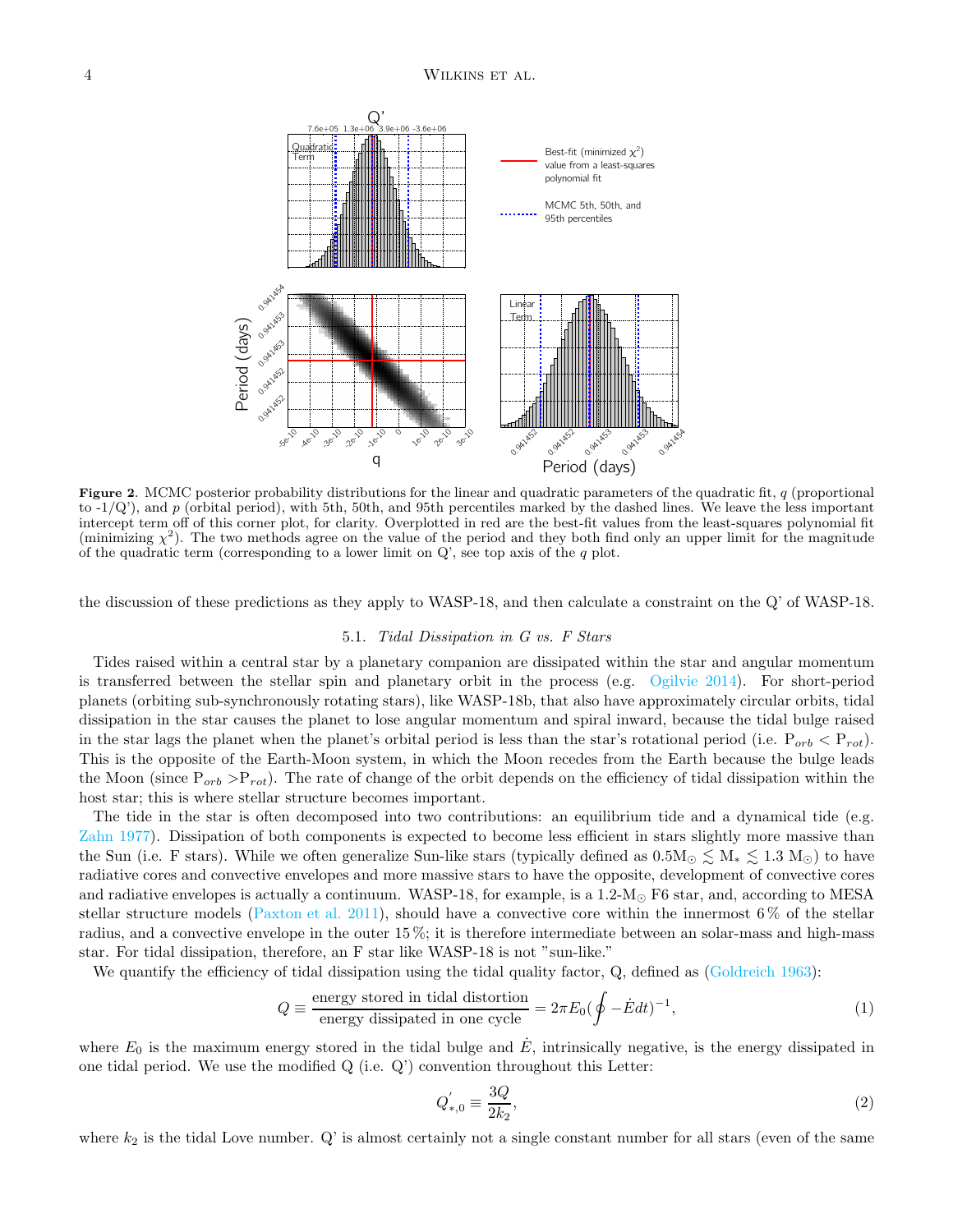spectral type), but is instead a complicated function of the stellar mass, structure, rotation, and tidal periods, as well as the planetary properties (e.g. [Ogilvie 2014\)](#page-6-7). Q' is the Q of an equivalent homogeneous body  $(k_2 = 3/2)$ . A large Q' corresponds to weak or inefficient tidal dissipation, and a smaller Q' corresponds to strong or efficient dissipation. We investigate here the Q' of the star (WASP-18), not the planet (WASP-18b); the planet's tidal Q' is relevant for its own tidal evolution, and leads to synchronization of its rotation and circularization of its orbit.

The equilibrium tide is dissipated within the convective envelope of the star by the effective viscosity of convective turbulence [\(Zahn 1966;](#page-6-10) [Goldreich & Nicholson 1977\)](#page-5-26); however, the effective viscosity may be significantly reduced in the case of a short-period planet [\(Penev & Sasselov 2011](#page-6-11); [Ogilvie & Lesur 2012\)](#page-6-12). In addition, in F stars, the outer convection zone is thin and of very low mass, so it is expected to be much less dissipative than in G-stars; the effective tidal Q' could be as high as  $10^{11}$  [\(Barker & Ogilvie 2009\)](#page-5-5) for a star like WASP-18 at the tidal frequencies of interest. Dissipation in the convective core of an F star is also likely weak (e.g. [Zahn 1977](#page-6-8)).

The dynamical tide primarily consists of internal gravity (g-mode) waves that are tidally excited at the convectiveenvelope-radiative-core boundary and propagate inwards to the center of the star. These waves are thought to be damped by radiative diffusion or nonlinear effects. If they can reach the center, they become geometrically focused and, if the planet exciting them is sufficiently massive – like WASP-18b – they may reach sufficiently large amplitudes such that they break, leading to significantly enhanced tidal dissipation [\(Goodman & Dickson 1998](#page-5-27); [Ogilvie & Lin](#page-6-1) [2007;](#page-6-1) [Barker & Ogilvie 2010](#page-5-8); [Barker 2011](#page-5-9)). This process deposits angular momentum into the star, thereby removing angular momentum from the planet's orbit; the star's rotation gets faster ("spin-up"), while the planet's orbit shrinks. If WASP-18 were Sun-like, WASP-18b would be sufficiently massive to cause wave breaking, and we would expect the planet to rapidly spiral into its star. However, in the case of an F-star like WASP-18, the convective core prevents the tidally-excited gravity waves from reaching the center where they would be focused, so that they may never reach such large amplitudes to break, though they may be subject to weaker nonlinear effects (eg. [Barker & Ogilvie](#page-5-28) [2011;](#page-5-28) [Weinberg et al. 2012](#page-6-13); [Essick & Weinberg 2016](#page-5-29)). The dissipation would be significantly reduced, save for select resonant tidal frequencies, so that we would expect the planet to remain in the orbit in which it was discovered [\(Barker & Ogilvie 2009\)](#page-5-5). Furthermore, the lingering thin outer convective envelope in an F star of WASP-18's mass would inhibit radiative damping of the waves near the top of the radiative zone (relative to more massive A-stars). The dissipation that Valsecchi  $\&$  Rasio [\(2014\)](#page-6-14) find for WASP-71 may be moderately higher than we would expect in WASP-18 precisely because it is a more massive  $(1.5 \text{ versus } 1.2 M_{\odot})$  star, and therefore has a thinner outer convective envelope than WASP-18, but what they obtain is still very weak.

Were a resonance present, Q' could indeed be very low, and therefore the star could be quite dissipative. However, the above arguments and those of, e.g. [Lanza et al.](#page-5-24) [\(2011\)](#page-5-24); [Barker & Ogilvie](#page-5-5) [\(2009](#page-5-5)), support a high-Q', generally minimally-dissipative scenario for a star like WASP-18.

### 5.2. *Estimating the Tidal Q' for WASP-18*

When a planet transits its host star, we have a convenient time point from which to measure any changes in the orbit, which we infer through a shift in the transit (or secondary eclipse) arrival time. [Birkby et al.](#page-5-7) [\(2014\)](#page-5-7) show that the expected shift can be reduced to:

<span id="page-4-0"></span>
$$
T_{shift} = -\left(\frac{27}{8}\right) \left(\frac{M_p}{M_*}\right) \left(\frac{R_*}{a}\right)^5 \left(\frac{2\pi}{P}\right) \left(\frac{1}{Q_*'}\right) T^2,\tag{3}
$$

where  $M_p/M_*$  is the planet-to-star mass ratio (for WASP-18,  $M_p/M_* = 0.007843$ ),  $R_*/a$  is the stellar-radius-to-semimajor-axis ratio (for WASP-18,  $R_*/a = 0.2789$ ), T is the elapsed time, and P is the orbital period of the planet. Therefore, in a quadratic fit of the form

<span id="page-4-1"></span>
$$
t = qT^2 + pT + c,\tag{4}
$$

where the linear coefficient  $p$  corresponds to the period of the planet's orbit, the quadratic term is defined by Equation [3.](#page-4-0) Rearranging, we find that  $Q'$  depends on the quadratic coefficient  $q$  as:

$$
Q' = -\left(\frac{27}{8}\right)\left(\frac{M_p}{M_*}\right)\left(\frac{R_*}{a}\right)^5\left(\frac{2\pi}{P}\right)\left(\frac{1}{q}\right)
$$
\n(5)

We fit for the coefficients in Equation [4,](#page-4-1) and thus the period and Q', as discussed in  $\S 4$  $\S 4$  and shown in Figure [2.](#page-3-0)

Equation [3](#page-4-0) makes clear that a planet must be close-in and massive (relative to the radius and mass of the host star), its orbital period must be short, and it must orbit a star with a favorable Q′ , in order to produce any discernible shift in time. Currently, in the NASA Exoplanet Archive, only eight confirmed planets have both masses larger than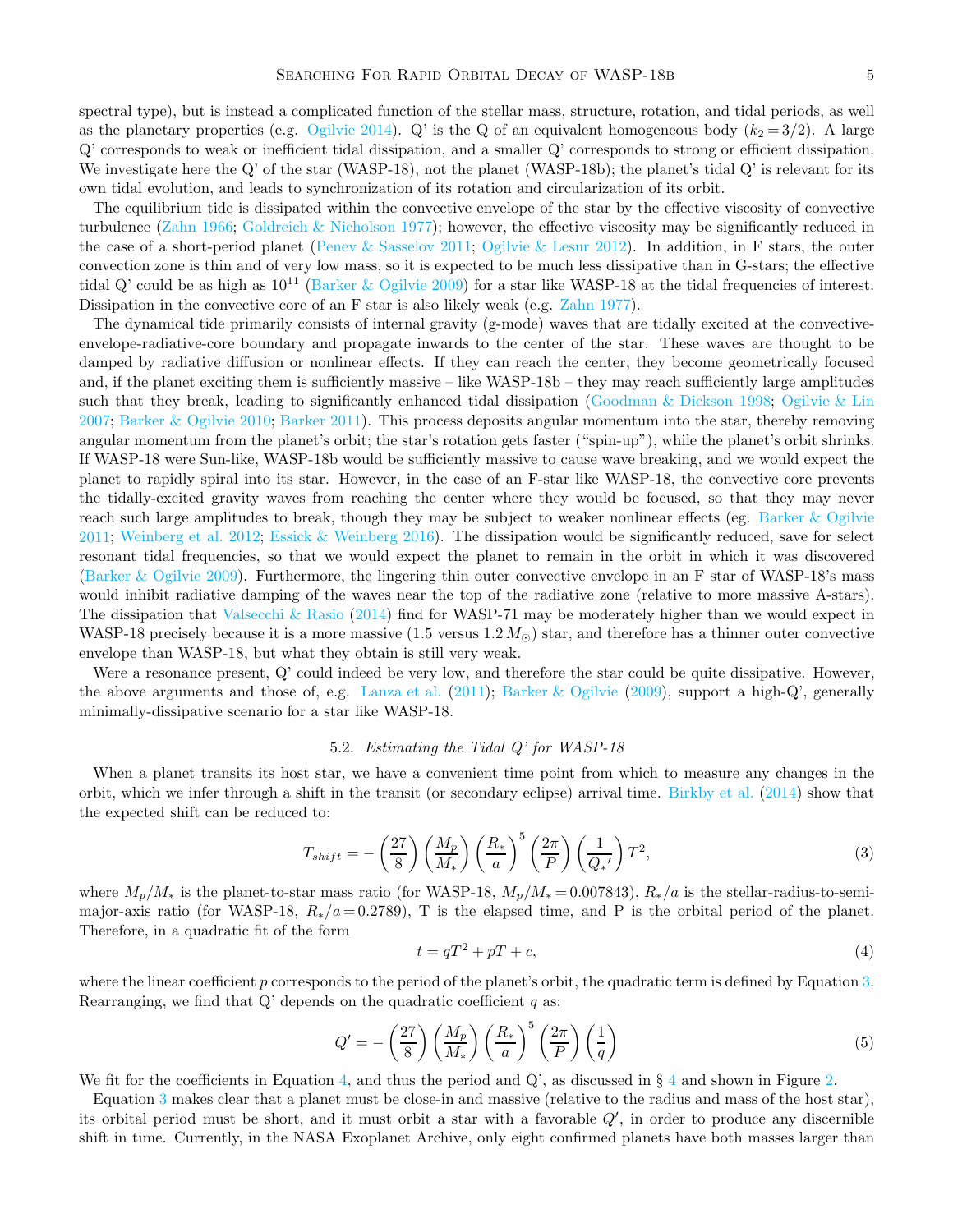## 6 WILKINS ET AL.

 $1.0 M_J$  and orbital periods of roughly one day or less. The addition of recently-announced KELT-16b [\(Oberst et al.](#page-6-15) [2016\)](#page-6-15) makes nine. Of those, one is around a pulsar and four (WASP-18b, KELT-16b, WASP-12b, and WASP-103b) are around stars more massive than  $1.2 M_{\odot}$  and therefore likely possessing convective cores that preclude tidal wave breaking at the center. Of the remaining four, WASP-43b has already demonstrated no rapid tidal decay [\(Hoyer et al.](#page-5-11) [2016\)](#page-5-11), but WASP-19, WTS-2, and K2-22 all orbit stars less massive than the sun, and may be reasonable testbeds for dissipation within a star with a larger convective envelope and a smaller radiative core; [Birkby et al.](#page-5-7) [\(2014\)](#page-5-7) has already suggested that WTS-2 should have a barely-discernible shift for  $Q'=10^6$  (17 s over 16 years).

Equation [3](#page-4-0) assumes a stellar obliquity of zero and neglects tidal dissipation in the planet, assuming its orbit to be circularized and its spin to be synchronized and aligned with the orbit. The canonical value of  $Q'$  is  $10^6$ , as derived for stars from measurements of the orbits of binary star systems (e.g. [Meibom & Mathieu 2005\)](#page-5-2) and for Solar System giant planets from the orbits of their satellites (Zhang  $\&$  Hamilton 2008)).

We return to Figure [2,](#page-3-0) as we can now interpret the findings for  $q$  (and therefore Q') physically. The 95th percentile posterior probability distribution for q is effectively zero; given that  $Q' \propto \frac{1}{q}$ , this means we only can definitively extract a lower limit,  $Q' \ge 1 \times 10^6$ , taken at the 5th percentile of the q distribution. Continued monitoring of this system should further constrain WASP-18's Q', and it follows from the discussion above that we will continue to find an increasing lower limit, i.e. no evidence of rapid tidal decay.

### 6. CONCLUSION

We have combined previously published and new data to find no conclusive evidence of rapid tidal decay of the orbit of WASP-18b, supporting predictions of little to no tidal decay for a short-period planet around an F star [\(Barker & Ogilvie 2009](#page-5-5), [2010](#page-5-8); [Barker 2011\)](#page-5-9), given our current understanding of the physics of tidal dissipation in F stars. We find for WASP-18 that  $Q' \geq 1 \times 10^6$  at 95% confidence. Further observations of WASP-18b and similar monitoring of planets like WASP-19b, WTS-2b, and K2-22b would add tighter observational constraints on stellar Q' for various stellar types, and allow us to further probe the mechanisms of stellar tidal dissipation.

## ACKNOWLEDGEMENTS

The authors thank the referee for a careful eye and helpful insights. TRAPPIST is a project funded by the Belgian Fund for Scientific Research (F.R.S.-FNRS) under grant FRFC 2.5.594.09.F, with the participation of the Swiss National Science Foundation (SNF). L.D. acknowledges support of the F.R.I.A. fund of the F.R.S-FNRS. M. Gillon and E. Jehin are F.R.S.-FNRS Research Associates. AJB was supported by The Leverhulme Trust through the award of an Early Career Fellowship.

### REFERENCES

<span id="page-5-9"></span>Barker, A. J. 2011, MNRAS, 414, 1365

<span id="page-5-5"></span>Barker, A. J., & Ogilvie, G. I. 2009, MNRAS, 395, 2268

<span id="page-5-8"></span>—. 2010, MNRAS, 404, 1849

- <span id="page-5-28"></span>—. 2011, MNRAS, 417, 745
- <span id="page-5-21"></span>Berta, Z. K., Charbonneau, D., Désert, J.-M., et al. 2012, ApJ, 747, 35
- <span id="page-5-7"></span>Birkby, J. L., Cappetta, M., Cruz, P., et al. 2014, MNRAS, 440, 1470
- <span id="page-5-3"></span>Bonfanti, A., Ortolani, S., & Nascimbeni, V. 2016, A&A, 585, A5
- <span id="page-5-22"></span>Claret, A. 2000, A&A, 363, 1081
- <span id="page-5-16"></span>Deming, D., Wilkins, A., McCullough, P., et al. 2013, ApJ, 774, 95
- <span id="page-5-30"></span>Doyle, A. P., Smalley, B., Maxted, P. F. L., et al. 2013, MNRAS, 428, 3164
- <span id="page-5-31"></span>Enoch, B., Collier Cameron, A., Parley, N. R., & Hebb, L. 2010, A&A, 516, A33
- <span id="page-5-29"></span>Essick, R., & Weinberg, N. N. 2016, ApJ, 816, 18
- <span id="page-5-23"></span>Foreman-Mackey, D., Hogg, D. W., Lang, D., & Goodman, J. 2013, PASP, 125, 306
- <span id="page-5-15"></span>Gillon, M., Jehin, E., Magain, P., et al. 2011, in European Physical Journal Web of Conferences, Vol. 11, European Physical Journal Web of Conferences, 06002
- <span id="page-5-18"></span>Gillon, M., Smalley, B., Hebb, L., et al. 2009, A&A, 496, 259
- <span id="page-5-17"></span>Gillon, M., Triaud, A. H. M. J., Fortney, J. J., et al. 2012, A&A, 542, A4
- <span id="page-5-25"></span>Goldreich, P. 1963, MNRAS, 126, 257
- <span id="page-5-26"></span>Goldreich, P., & Nicholson, P. D. 1977, Icarus, 30, 301
- <span id="page-5-1"></span>Goldreich, P., & Soter, S. 1966, Icarus, 5, 375
- <span id="page-5-27"></span>Goodman, J., & Dickson, E. S. 1998, ApJ, 507, 938
- <span id="page-5-4"></span>Hamilton, D. P. 2009, Nature, 460, 1086
- <span id="page-5-0"></span>Hellier, C., Anderson, D. R., Collier Cameron, A., et al. 2009, Nature, 460, 1098
- <span id="page-5-11"></span>Hoyer, S., Pallé, E., Dragomir, D., & Murgas, F. 2016, AJ, 151, 137
- <span id="page-5-6"></span>Jackson, B., Barnes, R., & Greenberg, R. 2009, ApJ, 698, 1357
- <span id="page-5-14"></span>Jehin, E., Gillon, M., Queloz, D., et al. 2011, The Messenger, 145, 2
- <span id="page-5-12"></span>Jiang, I.-G., Lai, C.-Y., Savushkin, A., et al. 2016, AJ, 151, 17
- <span id="page-5-20"></span>Kreidberg, L. 2015, PASP, 127, 1161
- <span id="page-5-24"></span>Lanza, A. F., Damiani, C., & Gandolfi, D. 2011, A&A, 529, A50
- <span id="page-5-10"></span>Maciejewski, G., Dimitrov, D., Fernández, M., et al. 2016, A&A, 588, L6
- <span id="page-5-19"></span>Mandel, K., & Agol, E. 2002, ApJL, 580, L171
- <span id="page-5-13"></span>Maxted, P. F. L., Anderson, D. R., Doyle, A. P., et al. 2013, MNRAS, 428, 2645
- <span id="page-5-2"></span>Meibom, S., & Mathieu, R. D. 2005, ApJ, 620, 970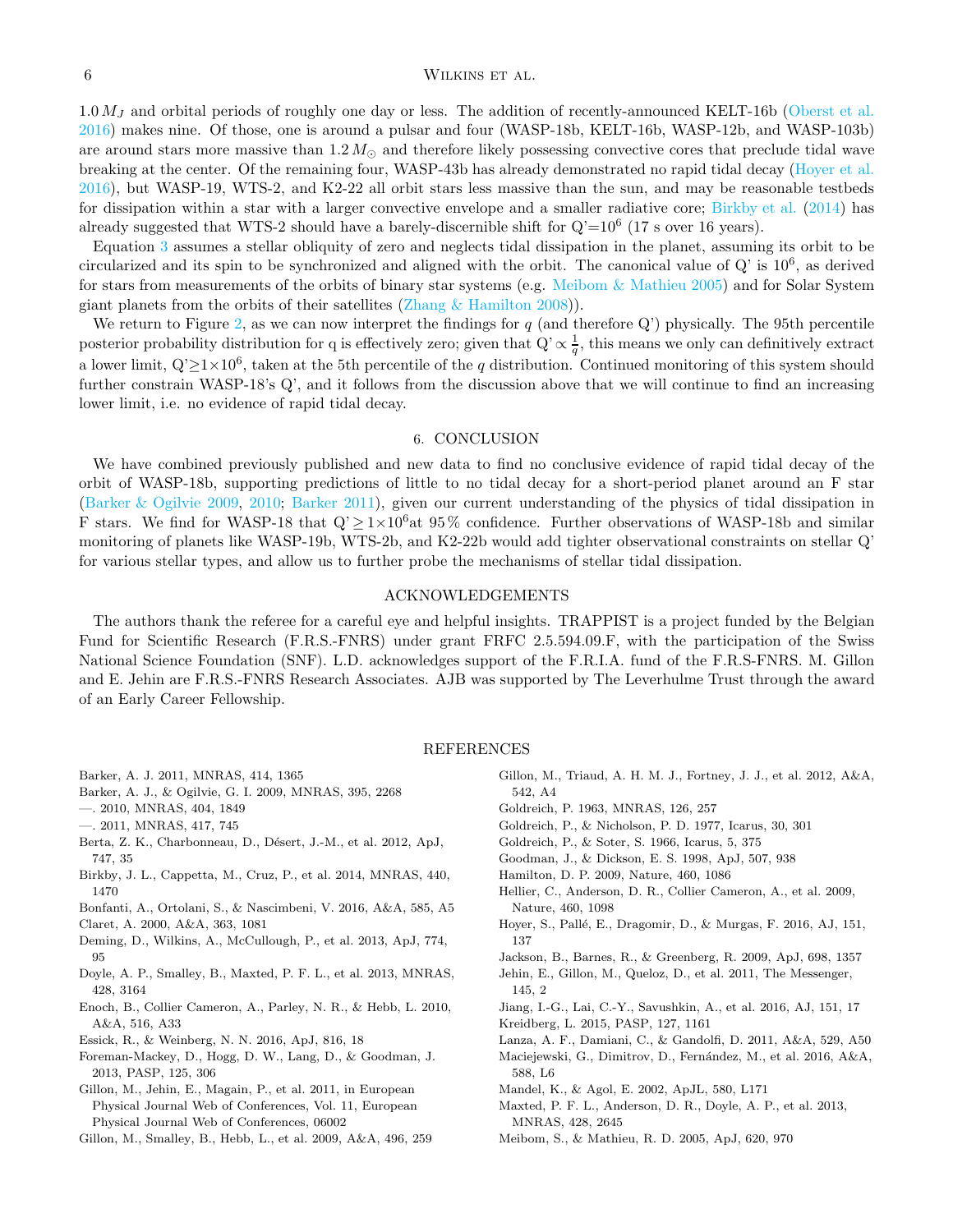- <span id="page-6-2"></span>Nymeyer, S., Harrington, J., Hardy, R. A., et al. 2011, ApJ, 742, 35
- <span id="page-6-15"></span>Oberst, T. E., Rodriguez, J. E., Colón, K. D., et al. 2016, ArXiv e-prints, arXiv:1608.00618
- <span id="page-6-7"></span>Ogilvie, G. I. 2014, ARA&A, 52, 171
- <span id="page-6-12"></span>Ogilvie, G. I., & Lesur, G. 2012, MNRAS, 422, 1975
- <span id="page-6-1"></span>Ogilvie, G. I., & Lin, D. N. C. 2007, ApJ, 661, 1180
- <span id="page-6-9"></span>Paxton, B., Bildsten, L., Dotter, A., et al. 2011, ApJS, 192, 3
- <span id="page-6-11"></span>Penev, K., & Sasselov, D. 2011, ApJ, 731, 67
- <span id="page-6-5"></span>Pollacco, D. L., Skillen, I., Collier Cameron, A., et al. 2006, PASP, 118, 1407
- <span id="page-6-3"></span>Sing, D. K., Fortney, J. J., Nikolov, N., et al. 2016, Nature, 529, 59
- <span id="page-6-0"></span>Southworth, J., Hinse, T. C., Dominik, M., et al. 2009, ApJ, 707, 167
- <span id="page-6-17"></span>Triaud, A. H. M. J., Collier Cameron, A., Queloz, D., et al. 2010, A&A, 524, A25
- <span id="page-6-14"></span>Valsecchi, F., & Rasio, F. A. 2014, ApJ, 786, 102
- <span id="page-6-13"></span>Weinberg, N. N., Arras, P., Quataert, E., & Burkart, J. 2012, ApJ, 751, 136
- <span id="page-6-4"></span>Wilkins, A. N., Deming, D., Madhusudhan, N., et al. 2014, ApJ, 783, 113
- <span id="page-6-10"></span>Zahn, J. P. 1966, Annales d'Astrophysique, 29, 489
- <span id="page-6-8"></span>Zahn, J.-P. 1977, A&A, 57, 383
- <span id="page-6-16"></span>Zhang, K., & Hamilton, D. P. 2008, Icarus, 193, 267

<span id="page-6-6"></span><sup>—. 2010,</sup> ApJ, 723, 1829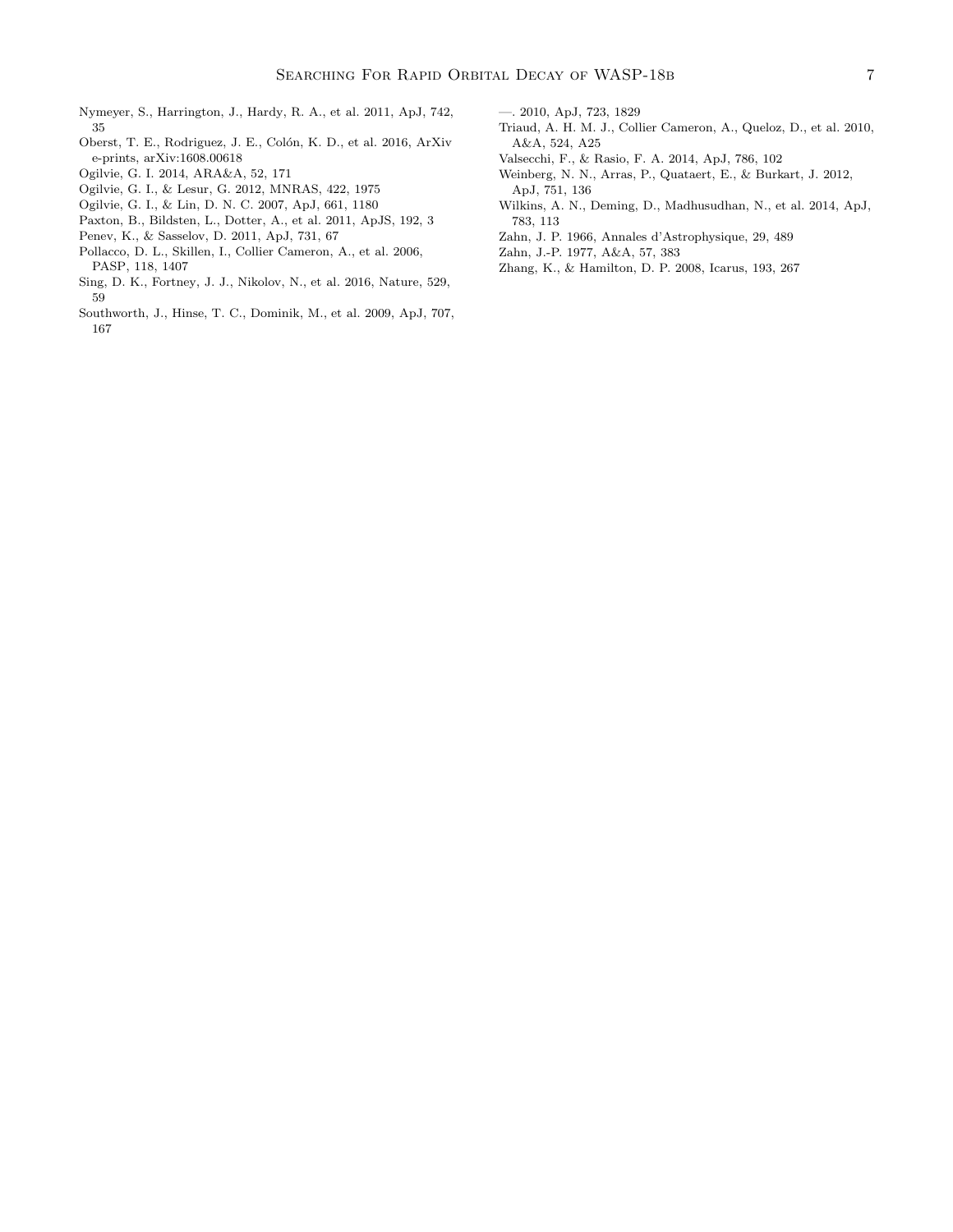<span id="page-7-1"></span><span id="page-7-0"></span>

| Parameter             | Value<br>Average                                              |                               | Reference                                                             |  |  |  |  |  |  |
|-----------------------|---------------------------------------------------------------|-------------------------------|-----------------------------------------------------------------------|--|--|--|--|--|--|
| The Star: WASP-18     |                                                               |                               |                                                                       |  |  |  |  |  |  |
| Radius $(R_{\odot})$  | $1.29 \pm 0.16$<br>$1.15 \pm 0.02$                            | $1.22 \pm 0.11$               | Doyle et al. 2013<br>Bonfanti et al. 2016                             |  |  |  |  |  |  |
| $T_{eff}$ (K)         | $6400 \pm 100$<br>$6400 \pm 75$<br>$6167\pm7$                 | $6322 \pm 72$                 | Hellier et al. 2009<br>Doyle et al. 2013<br>Bonfanti et al. 2016      |  |  |  |  |  |  |
| $\log g$              | $4.4 \pm 0.15$<br>$4.32 \pm 0.09$<br>$4.39 \pm 0.01$          | $4.32 \pm 0.10$               | Hellier et al. 2009<br>Doyle et al. 2013<br>Bonfanti et al. 2016      |  |  |  |  |  |  |
| Age $(Gyr)$           | < 2.0<br>$0.5 - 1.5$<br>$0.9 \pm 0.2$                         |                               | Southworth et al. 2009<br>Hellier et al. 2009<br>Bonfanti et al. 2016 |  |  |  |  |  |  |
| $M_{*}$ $(M_{\odot})$ | $1.281^{+.052}_{-.046}$<br>$1.24 \pm 0.04$<br>$1.22 \pm 0.03$ | $1.25 \pm 0.04$               | Southworth et al. 2009<br>Triaud et al. 2010<br>Enoch et al. 2010     |  |  |  |  |  |  |
| The Planet: WASP-18b  |                                                               |                               |                                                                       |  |  |  |  |  |  |
| $P$ (days)            | $0.94145299 \pm 8.7 \times 10^{-7}$                           |                               | Hellier et al. 2009                                                   |  |  |  |  |  |  |
| a (AU)                | $0.02047^{+.00028}_{-.00025}$                                 | $0.02034^{+.00026}_{-.00023}$ | Southworth et al. 2009                                                |  |  |  |  |  |  |
|                       | $0.02020^{+.00024}_{-.00021}$                                 |                               | Triaud et al. 2010                                                    |  |  |  |  |  |  |
| $i\ (^\circ)$         | $86 \pm 2.5$                                                  | $83.3^{+1.9}_{-2.0}$          | Hellier et al. 2009                                                   |  |  |  |  |  |  |
|                       | $80.6^{+1.1}_{-1.3}$                                          |                               | Triaud et al. 2010                                                    |  |  |  |  |  |  |
| $M_p$ $(M_J)$         | $10.43^{+.30}_{-.24}$                                         |                               | Southworth et al. 2009                                                |  |  |  |  |  |  |
|                       | $10.11^{+.24}_{-.21}$                                         | $10.27^{+.27}_{-.23}$         | Triaud et al. 2010                                                    |  |  |  |  |  |  |

Table 1. WASP-18 parameters used for this analysis.